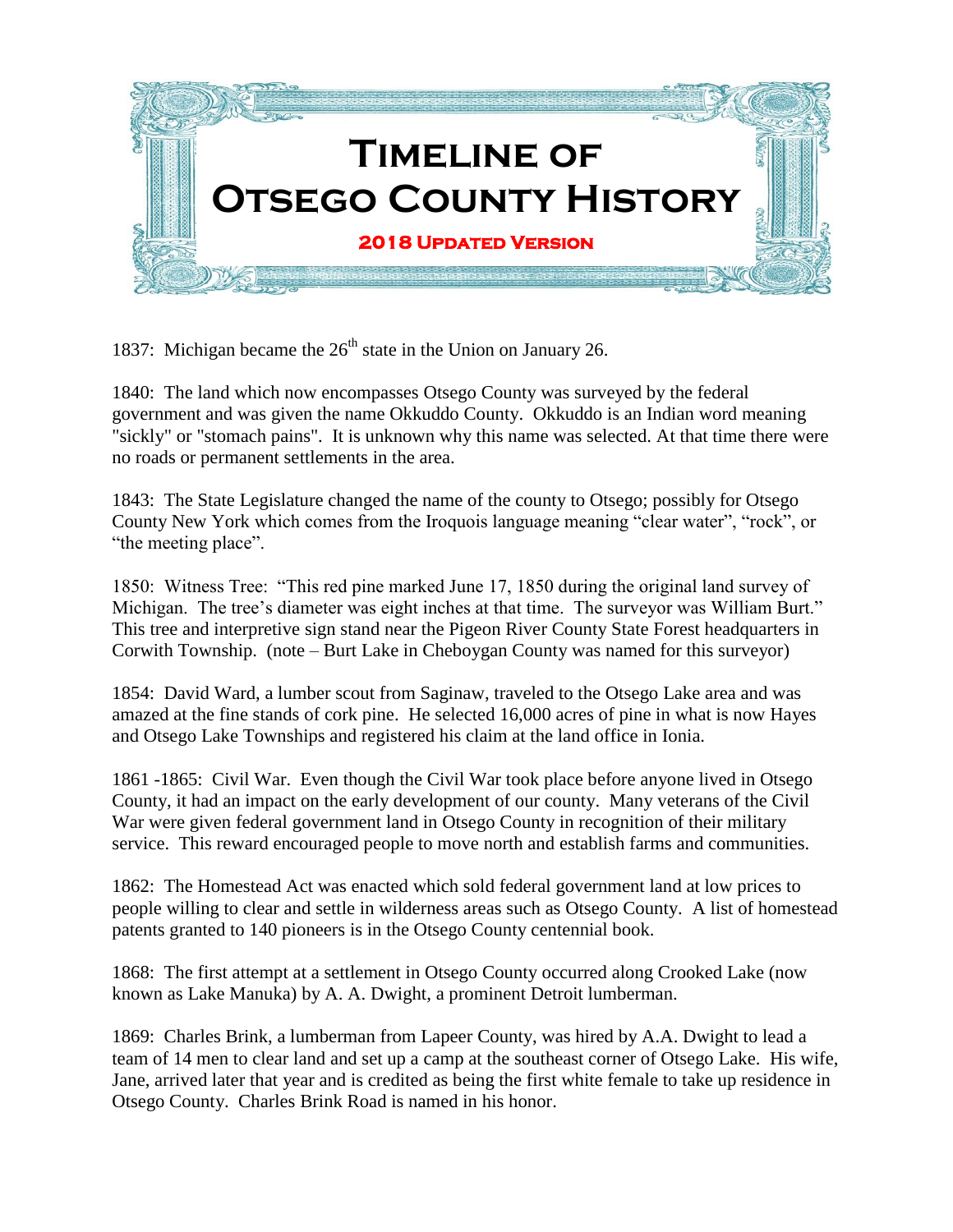1869: Otsego County lost a portion of land before its first settlers arrived. Hudson Township, which made up the northwest corner of Otsego County, was removed and added to Charlevoix to give it enough land to establish its own county government.

1870: A. A. Dwight convinced the State Legislature to have the North Branch of the Au Sable River designated as a log driving stream and to have a state road built from Torch Lake to



Otsego Lake. These accomplishments allowed the lumbering business to grow quickly.

1871: The Great Chicago Fire created a huge demand for lumber to rebuild the city. As a result, exploration for white pine in northern Michigan increased dramatically.

1872: Otsego Lake Village was established on the southeast corner of Otsego Lake by the lumbering firm of Smith, Kelley and Dwight. It was the first permanent settlement in the county. The village had several retail stores, a boarding house, an opera house, saloon, hotel, newspaper, post office, and school. Its population was 800 in 1884.

1872: The Mackinaw Branch of the Michigan Central Railroad (also known as the Jackson, Lansing & Saginaw Railroad) reached Otsego Lake Village which is located at what is now the intersection of Old 27 south and Mancelona Road.

1873: The railroad extended north and the community of Barnes was established and named for Orlando M. Barnes of Lansing. A short time later, it was re-named Gaylord in honor of Augustine S. Gaylord of Saginaw who was an attorney with the railroad.

1873: The first recorded Polish immigrant to Otsego County – Michael Switalski

1873: The community of Bradford Lake was established and was given a post office in 1876. The town was renamed Waters in 1885.

1874: Berryville (3 ½ miles southwest of Vanderbilt) was established with the arrival of John G. and Mary (Elder) Berry and their four children from Detroit. The businessman built a school, store, water-powered grist mill, and sawmill.



1875: Otsego County was established on March 12 and Otsego Lake Village was designated the temporary county seat. The first four townships were Otsego Lake, Charlton, Livingston and Elmira Townships.

1875: The "Otsego County Herald" began publication in Otsego Lake Village. Today, the newspaper is the "Gaylord Herald Times" and is published bi-weekly.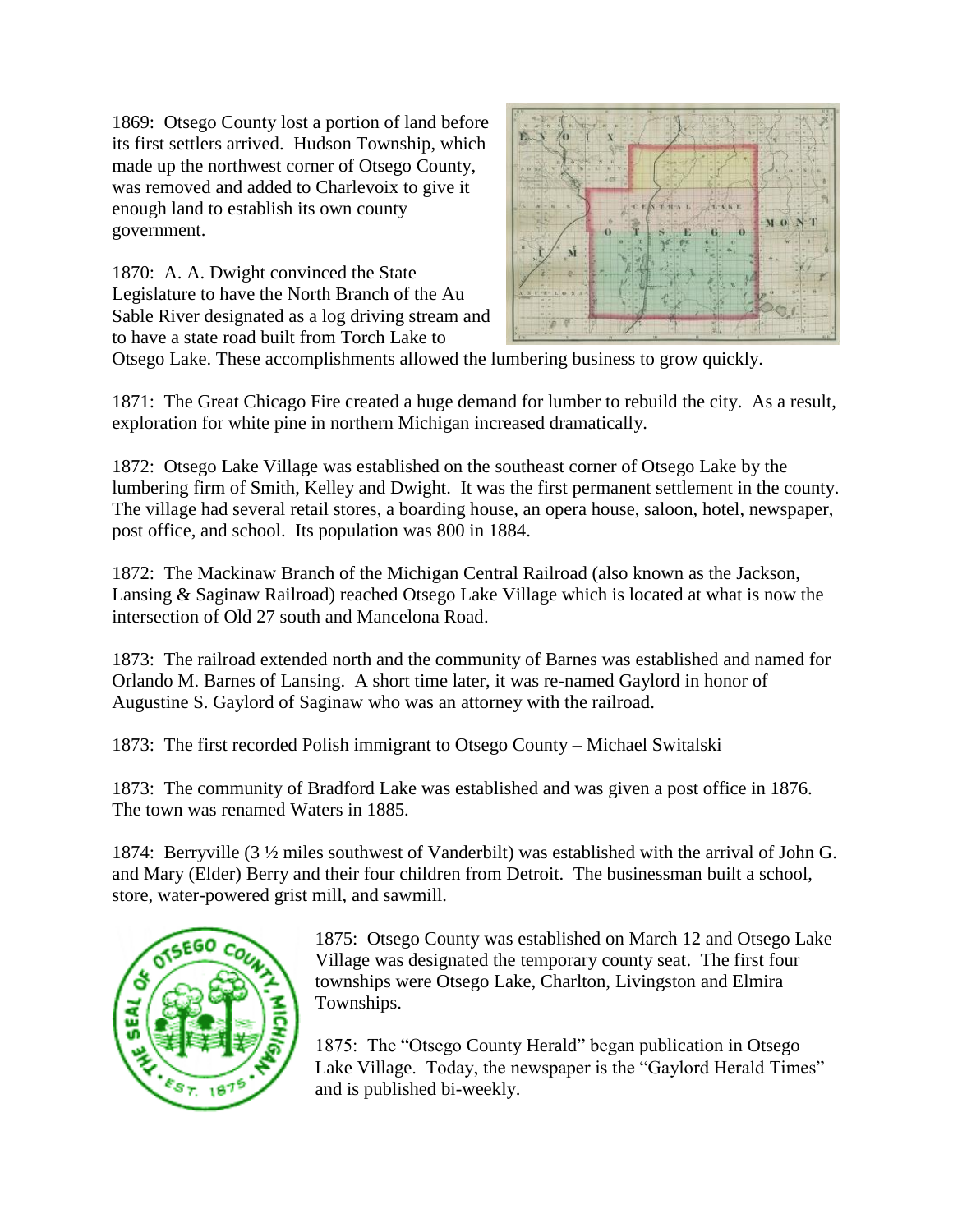1877: Corwith and Hayes Townships were established.

1877: The county seat was moved from Otsego Lake Village to Gaylord. When did the name change from Barnes to Gaylord?

1879: Dover Township was established. Originally, it was a double township.

#### **1880 Census: Otsego County Population 1,974**

1881: Gaylord was incorporated as a village. It became a city in 1922.

1881: The Jackson, Lansing & Saginaw Railroad (Mackinaw Division of the Michigan Central Railroad) was extended to Vanderbilt from Gaylord.

1882: Bagley Township was established.

1882: County Poor Farm was established and located at Meecher and Allis Roads in Livingston Township. The facility closed in 1952 after 70 years of service.

1883: The community of Elmira (originally named Windsor) was platted along the Grand Rapids & Indiana Railroad (later named the Penn Central Railroad) on the Antrim County line. The town is believed to have been named for Elmira, New York.

1884: The Gaylord Masonic Lodge was chartered. In the early days of Otsego County, the Masonic Lodges played a vital role in the social life of the community. Other lodges included Charity Lodge #403 in Elmira, Alpha Lodge in Johannesburg, Cyrene Lodge #352 in Vanderbilt.

1888: Chester Township was established.

**1890 Census: Otsego County Population 4,272**



1891: The brick courthouse (photo to the left) was built in downtown Gaylord. The land was donated by Orlando M. Barnes, secretary of the railroad company. However, if the property was no longer used for county purposes, it would revert to Mr. Barnes or his heirs. Seventy-six years later, the brick building was torn down and replaced in 1967 with the City/County Building.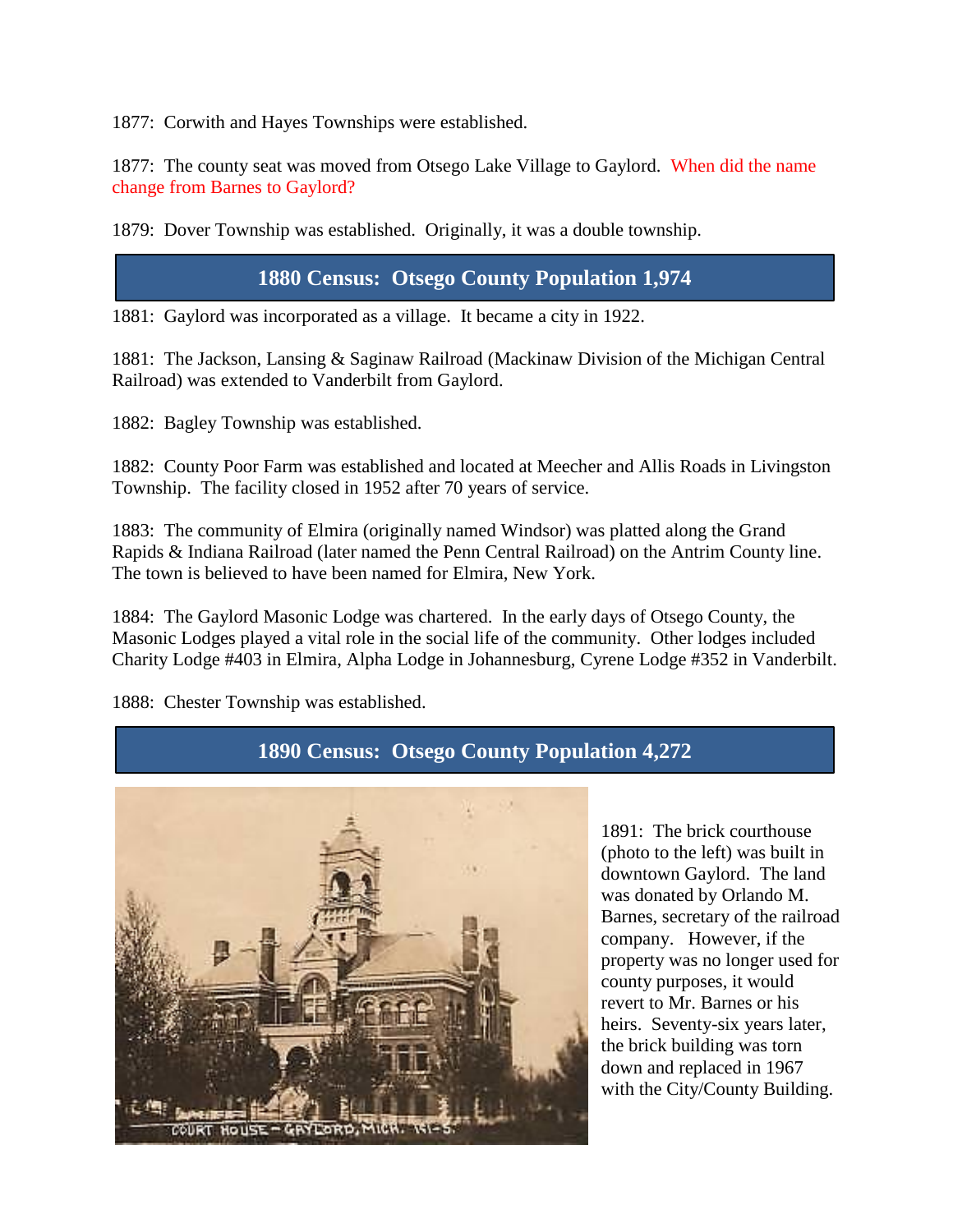1893: The Gaylord State Bank started - originally as the Gaylord State Savings Bank - it changed its name in 1948. It was sold to Old Kent in 1981 and is now 5/3 Bank.

1895: The Gaylord branch of Dayton Last Block Works (DLBW) opened. The enterprise consisted of 27 buildings and covered 14 ½ acres. At its peak, DLBW had 100 employees. This factory was once the largest of its kind in the world. DLBW Gaylord branch closed in 1931.

## **1900 Census: Otsego County Population 6,175**

1901: Johannesburg was established by the Johannesburg Manufacturing Company, a large sawmill operation that specialized in hemlock and hardwood lumber. The community was named after Johanna Hanson Bay. Johanna's **brother**, (not husband) Rasmus Hanson, was the president of the Johannesburg Manufacturing Company.

1901: The Village of Vanderbilt was incorporated. The community was named for railroad executive Cornelius Vanderbilt of New York.

1901: St. Mary Catholic Church (second church building on that site) was completed and dedicated on the southwest corner of Otsego Avenue and Mitchell Street in Gaylord. Today, the red brick landmark is the Mt. Carmel Centre and is used for performing arts. A state historical marker was unveiled in 2005.

1904: The Boyne City, Gaylord & Alpena Railroad extended from Elmira to Gaylord. By 1918 it was completed and reached its destination of Alpena. This provided an important east-west transportation route and included stops at Hallock, Sparr, Gibbs, and Vienna. Year it ended?

1905: The cannon on the courthouse lawn was dedicated in a 4th of July ceremony in memory of the Civil War veterans. The battleship gun was one of 26 cannons used on Admiral Farragut's flagship "Hartford".



# **1910 Census: Otsego County Population 6,552**

1910: Gaylord Motor Car Company was established and went bankrupt in 1913. Approximately 350 cars were manufactured during its four years of business. The only known Gaylord Car in existence is on display at the Gaylord Area County Chamber of Commerce Visitors' Center.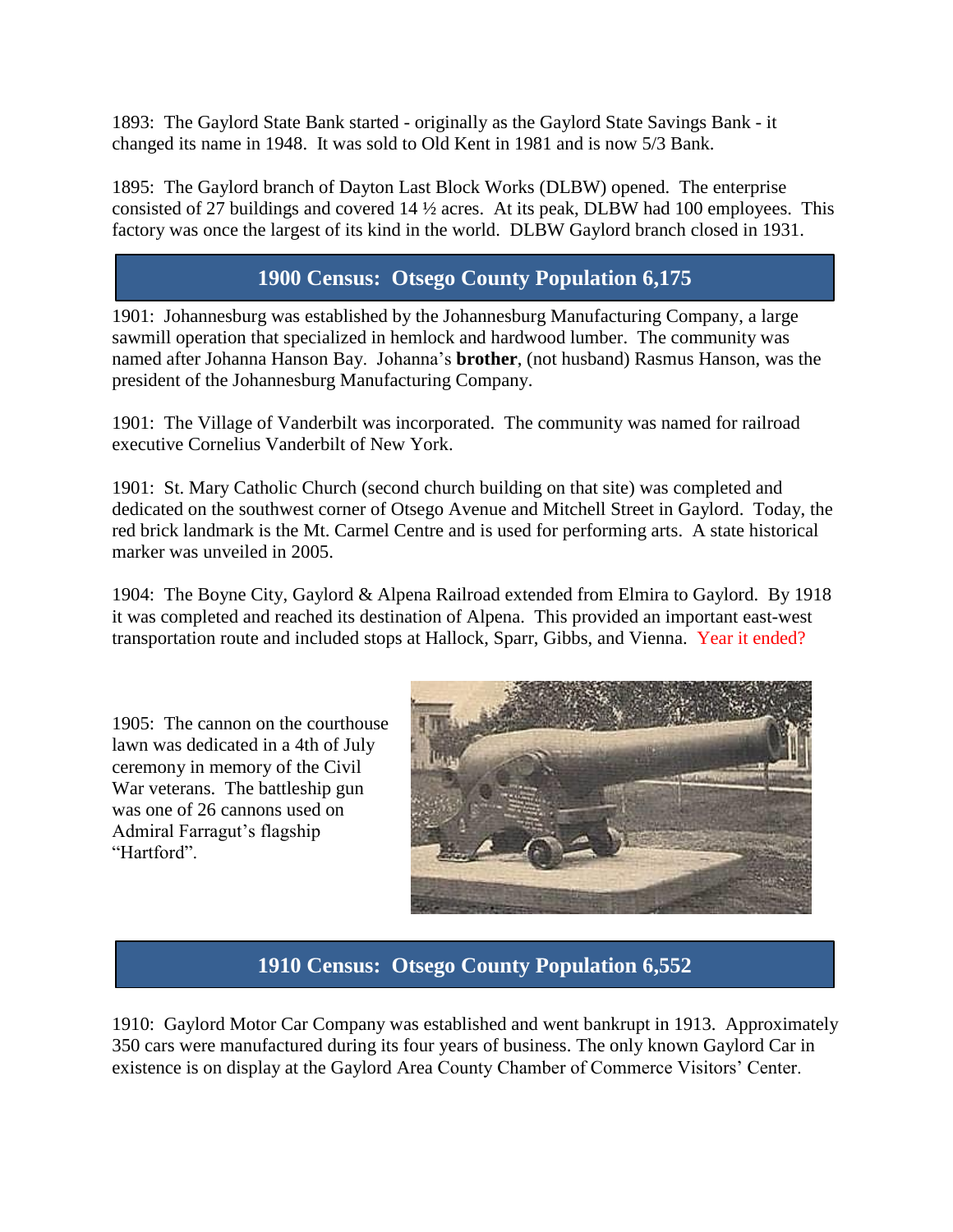1912: Gaylord Municipal Building was built on Court Street to the immediate east of the County Courthouse. It housed city offices, library, police and fire departments, and an auditorium.

1913: The community of Sparr was established along the route of the Boyne City, Gaylord, and Alpena Railroad. The town was named for local minister and farmer, Philip Sparr.

1913: The community of Hallock in Elmira Township was plotted and named for Benjamin Hallock. More about him – why was the town named for him?

1913: Gaylord's Main Street was paved.

1913: The first airplane flew into Otsego County as a special attraction at the county fair.

1916: The world-famous bottle fence was built in Waters for Henry Stephens.

1917: The Extension Service office was established in Otsego County. Its educational activities focused on agriculture, home economics, community development, and 4-H youth programs.

1917: Ray Muscott of Waters, Michigan received US Patent 1,188,981on June 27 for a motor sleigh - the forerunner of today's snowmobile.

1918: The Farm Bureau in Otsego County was organized.

1918: Seven elk were transplanted near Wolverine in Cheboygan County and eventually migrated to the Pigeon River State Forest in northeast Otsego County.

1919: George Doumas purchased The Sugar Bowl – a candy store -- in downtown Gaylord from the Gocha brothers. It was later expanded into a full-service restaurant and was one of the oldest family-owned businesses in Otsego County until it was sold in 2016.

## **1920 Census: Otsego County Population 6,043**

1920: Otsego Lake State Park was established on the east side of Otsego Lake. The property was purchased from a lumber company by local business and community leaders.

1923: Sawyer Township was established. It was created from the eastern portion of Dover Township. Sawyer Township existed until 1934 when it consolidated with Charlton Township.

1923: Top of Michigan Potato Show add more details

1926: The first golf course – Gaylord Country Club – opened in Otsego County and was located near the present day Jay's Sporting Goods. It moved to Elmira Township in 1971.

1927: Dr. Gordon McKillop opened a 12 bed hospital on the second floor of his home located in Gaylord on the northeast corner of Main and Oak Streets. The hospital closed in 1936.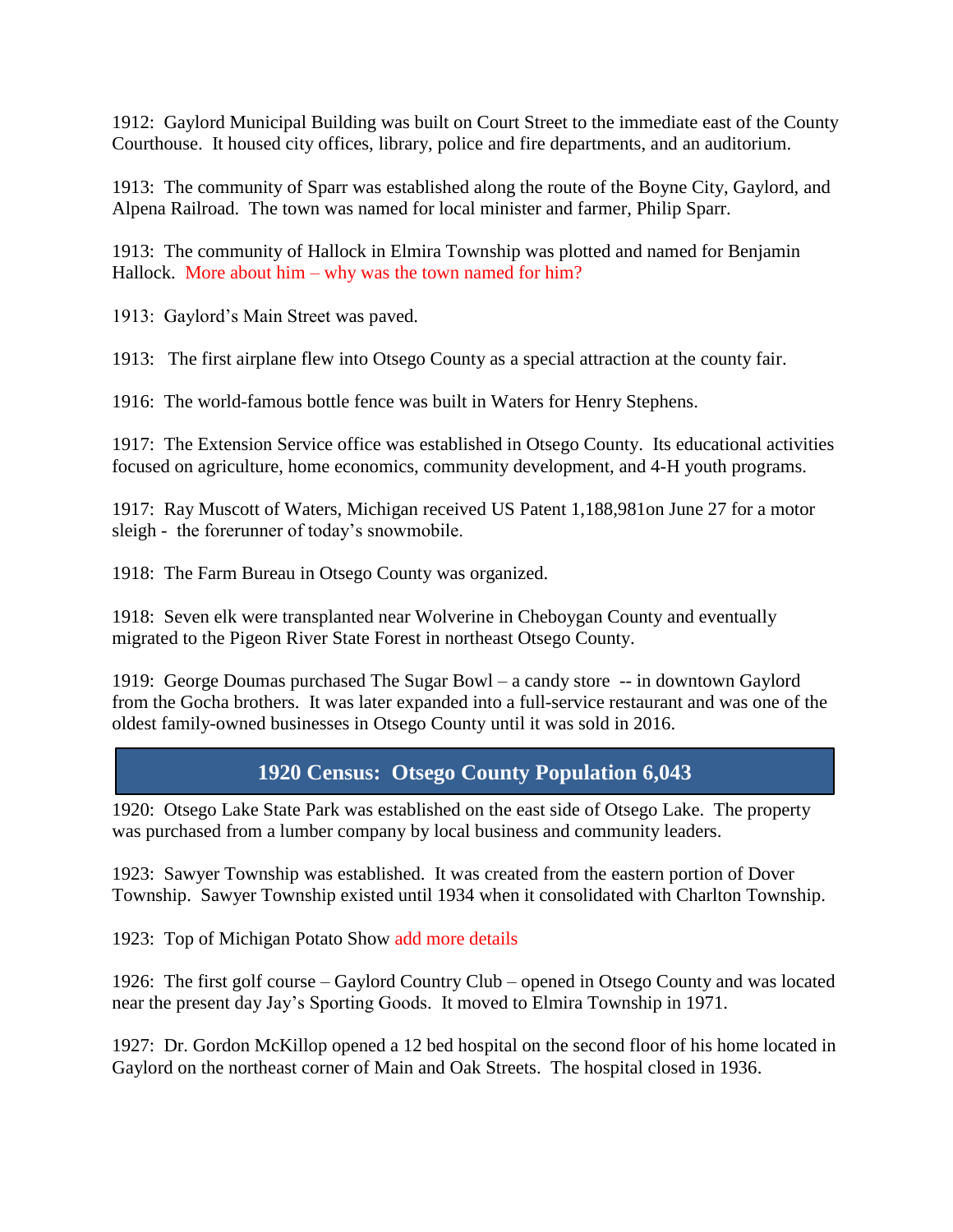1928: US 27 – the main north south highway - was paved.

1928: The Mackinac and Au Sable State Forests were created. These two state forests cover a total of several hundred acres in Charlton, Chester, Hayes and Otsego Lake Townships.

1929: The Great Depression began and caused the population of Otsego County to decline.

## **1930 Census: Otsego County Population 5,554**

1932: Dearborn Colony in Charlton Township was established with 8 families relocated from Dearborn Michigan to 140 acre farms in eastern Otsego County. This "back to the farm" experimental relief program by the Dearborn Welfare Department only lasted a short time.

1934: Gaylord Kiwanis Club was formed with 35 members and Frank Shipp its first president.

1934: Coldest temperature recorded on February 9 in Vanderbilt. 51 degrees below zero.

1936: Hottest temperature recorded on July 11 in Vanderbilt. 108 degrees.

1936: The first ski hill in Otsego County - The Vanderbilt Ski Club - began operation. It relocated east of Gaylord in 1939 and was renamed Hidden Valley – Otsego Ski Club.

1936: The Gaylord High School gymnasium was built of field stone by the WPA and CCC. The building is located on South Center Street and is now the Otsego County Community Center.

1937: The Northern Michigan Tuberculosis Sanatorium opened its 128 bed facility in Livingston Township. The four-story Sanatorium and its five accessory buildings occupied the 160 acre complex located 1 mile north of Gaylord. It later became a State Hospital for the mentally handicapped and named the Alpine Center. It closed in 1980 which was a loss of 200 jobs. (See 1981 for an update on this facility)



1939: Rural Electric Association (REA) brought electricity to rural county residents.

1939: Otsego Ski Club opened. In 1955, Alan Gornick purchased the resort from the estate of Donald McLouth. Today, the 4000 acre resort has 105 guest rooms, 2 golf courses, ski hill, and restaurant. The resort was also known as Hidden Valley. 2018 Update – new name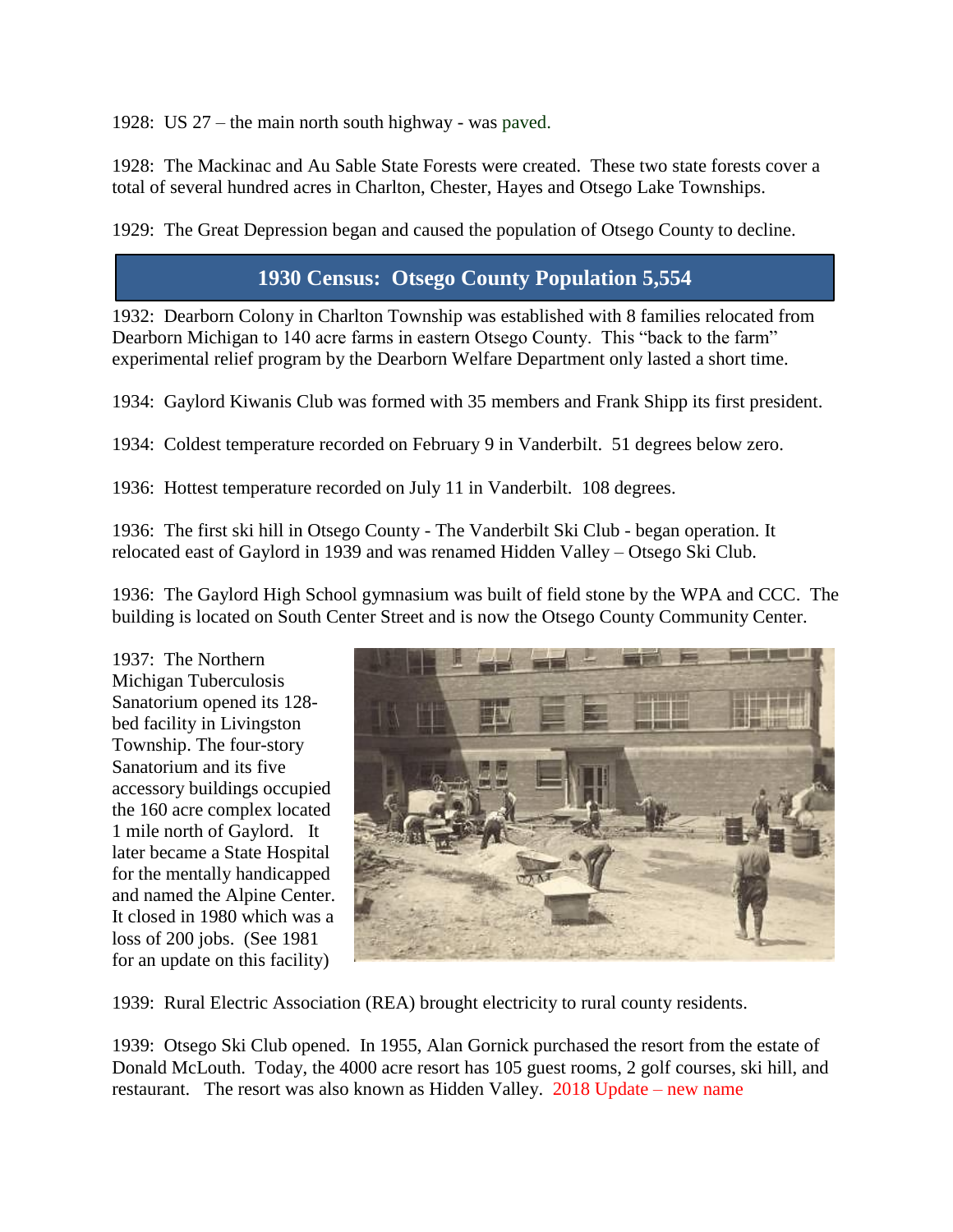## **1940 Census: Otsego County Population 5,827**

1940: Otsego County Chamber of Commerce was established.

1941 – 1945: World War II had a major impact on Otsego County. In 1942, Dr. Robert Oppenheimer met with summer resident Dr. Arthur Compton at the Otsego Lake State Park to secretly discuss their scientific research that was related to the atom bomb later used in WWII.

1941: Higgins Industries – now H&H Tube -- opened a manufacturing plant in Vanderbilt.

1942: M-32 was paved.

1945: Standard Products opened in Bagley Township.

Add the beginning of the Otsego County Pioneer Society

**1950 Census: Otsego County Population 6,435**

1950: WATC, the county's first radio station, began broadcasting its AM station.

1951: Glen's Market opened its first store. C. Glen and Doris Catt founded the company that eventually expanded to 26 stores with 2500 associates. It was sold in 1998 to Spartan Foods and re-named Family Fare in 2013.

1951: Otsego County Memorial Hospital opened with 34 beds. There hadn't been a hospital in the county for the past 15 years since the McKillop Hospital closed in 1936. 1956: "Our Hometown", Vanderbilt's newspaper began its weekly publication.



1956: Gaylord Rotary Club was chartered.

1957: The Mackinac Bridge opened. It connects Michigan's two peninsulas.

1958: The Gaylord Industrial Development Corporation was formed.

**1960 Census: Otsego County Population 7,545**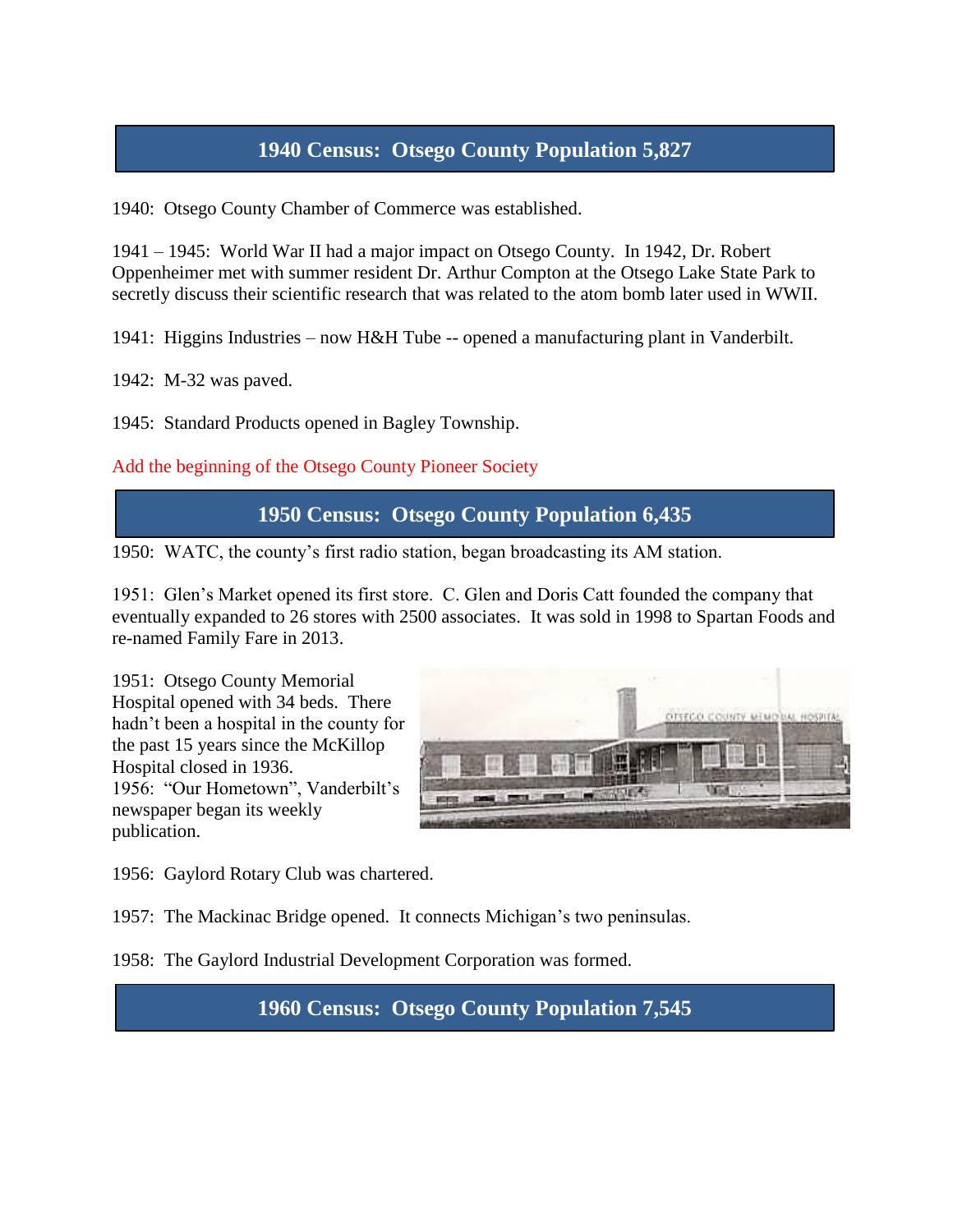1960s: Michaywe' land development was formed. The 2000 acre planned unit development (PUD) includes 750 homes, 2 golf courses, and a clubhouse. The word Michaywe' is said to mean "land of the elk".

1962: The completion of I-75 through Otsego County contributed to the increase in tourism. Restaurants, gas stations, motels, resorts and recreation areas have benefited from being located on this new, major transportation route.

1963: The Otsego County Historical Society was established.

1963: The largest beef sale east of the Mississippi River was held on October 10 by the Northern Michigan Beef Breeders Association. The auction was held in Gaylord.

1964: Alpine Motif was introduced to downtown Gaylord by local businessman Gordon Everett.

1965: U.S. Plywood opened a manufacturing plant in Gaylord. The firm originally manufactured particle board under a Swiss patent. U.S. Plywood merged with Champion International in the1970s and later became part of Georgia-Pacific Corporation (G-P). In late 2005, Koch Industries purchased G-P. The plant in Gaylord closed on March 6, 2006 and was demolished in xxxx when?.

1965: The first Alpine Festival, later renamed Alpenfest, was held in Gaylord. This community celebration honors its sister city Pontrasina, Switzerland and provides a week long of entertainment for local residents as well as attracting thousands of visitors.



1965: Countywide zoning was enacted

1967: City / County Building was built in downtown Gaylord.

1968: Johannesburg School and Lewiston School consolidated to form the Johannesburg-Lewiston Area Schools. The elementary school is located in Lewiston and the high school is in Johannesburg. The district covers 291 square miles.

# **1970 Census: Otsego County Population 10,422**

1971: The Gaylord Air Industrial Park west of I-75 on Dickerson Road was developed.

1971: Gaylord became the smallest diocese city in the United States. The Roman Catholic Diocese of Gaylord was created and includes 21 counties in the northern half of the Lower Peninsula. Edmund Szoka was its first bishop.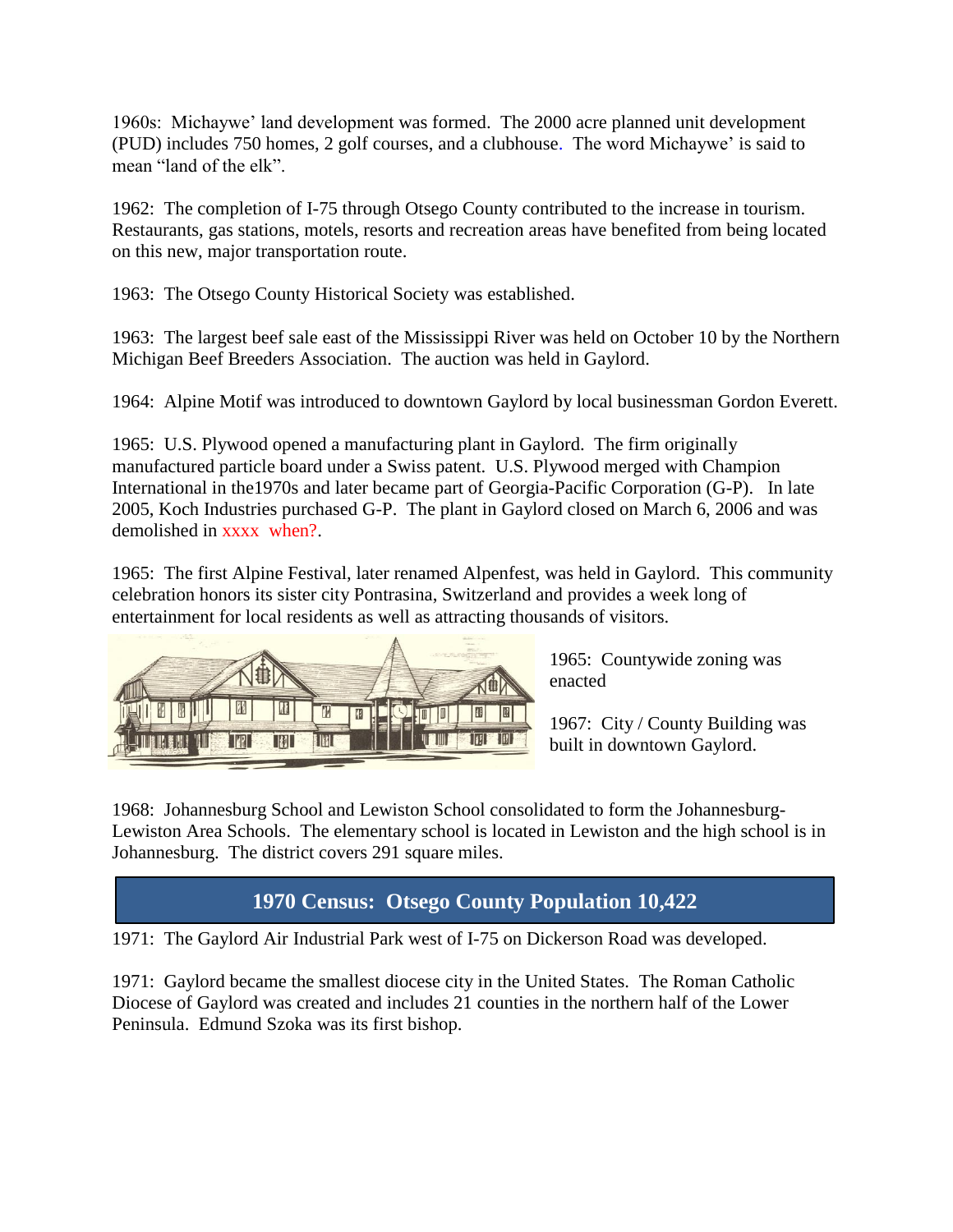1971: Big Lake School, the last of the more than 40 one-room schools in Otsego County, closed and consolidated with Gaylord Community Schools. The building was renovated and is now used as the Chester Township Hall.

1972: United Way was established in Otsego County.

1973: The Pigeon River County Advisory Council was created to help manage the large tract of state owned land located in Otsego, Cheboygan, and Montmorency Counties.

1974: McDonald's became the first fast food restaurant in Otsego County.

1975: Otsego County celebrated its centennial

## **1980 Census: Otsego County Population 14,993**

1981: Alten Zimmer was built with 46 apartments for senior citizens and expanded to a total of 70 housing units in 1985.

1981: RSVP (Retired and Senior Volunteer Program) was established in Otsego County. Cynthia Sparks was the first executive director.

1981: The Alpine Center re-opened after renovating the former TB Sanatorium (see 1937). The 160 acre complex was later named in honor of long time County Commissioner, J. Richard Yuill of Corwith Township. Today the Center is the site of the Gaylord High School, The University Center Gaylord, M-TEC Kirtland – Gaylord, and various county, state, and federal agencies.

1981: The first "big box" chain store opened in Otsego County. K-Mart opened a retail store on South Otsego Avenue in Gaylord. It closed in 2013.

1982: The first officially designated centennial farm in Otsego County was the farm of Albert (Bob) and Anna Kassuba. The 3rd generation farm located in Bagley Township was established in 1882 by Al's grandfather, Frank Kassuba, Sr. who moved here from Germany. As of 2018, there are now 9 designated centennial farms in Otsego County: Kassuba (1982), Latuszek (2006), Fleming (2007), Koronka ((2008), Estelle (2008), Kobylinski, (2008) Gapinski (2015), Prusakiewicz (2017), and Fox (2018).



1982: Green Timbers in Corwith Township was sold to the State of Michigan and added 6000 acres to the Pigeon River County State Forest.

1984: First special elk hunt since 1965 was conducted.

1985: The Otsego County Library moved from its location at the Courthouse to 700 W. Otsego Avenue in Gaylord. There are branch locations in Vanderbilt and Johannesburg.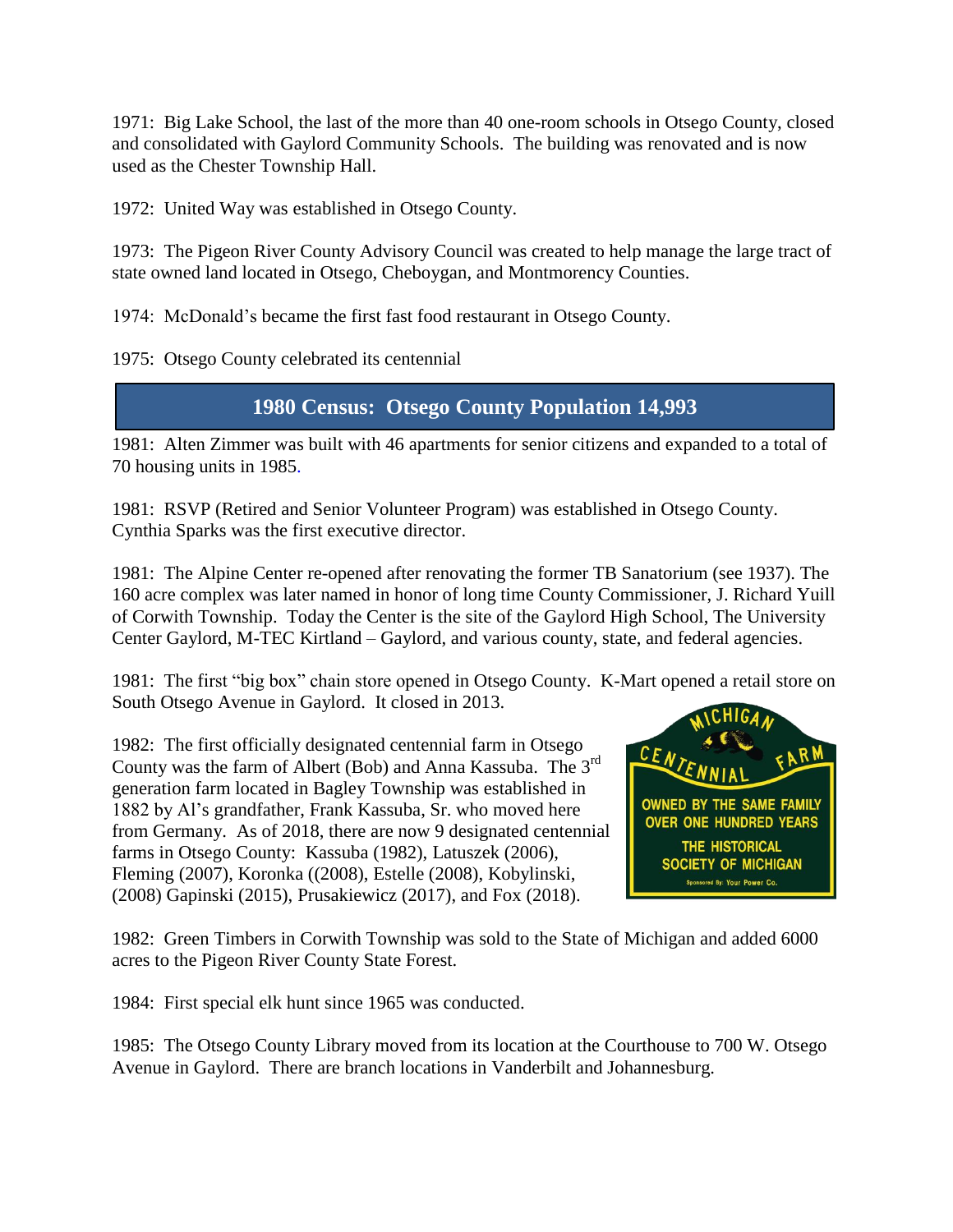1986: County voters defeated a zoning request for the proposed Borden chemical resin plant.

1986: Former-President Jimmy Carter shopped at the Alpine IGA for supplies during his hunting excursion to the Pigeon River Country Sate Forest.

1986: Gaylord Area Convention and Tourism Bureau was created. The bureau is funded by a room assessment fee paid by guests of area hotel, motels, and resorts.

1987: Otsego County celebrated Michigan's Sesquicentennial with a variety of events through out the year. Interest in local history grew and resulted in reactivating the Historical Society.

1987: The Gaylord Golf Mecca was created by area golf courses.

1987: Project Nature opened near Vanderbilt on June 21. It went bankrupt in 1989 and was sold to Sylvan Resort in 1990.

1989: AREC (Alpine Regional Educational Center) was established as a consortium of colleges. It became the University Center at Gaylord in 2002.

## **1990 Census: Otsego County Population 17,957**

1990: Wal-Mart opened in the White Pine Shopping Center located on M-32 West in Bagley Township. It relocated to the Edelweiss Shopping Center in 2004.

1992: The Friendship Center began operation. The facility provides temporary housing for homeless people. Originally located at Otsego Memorial Hospital and then the Alpine Center (Christianson Building) it moved in 1997 to a former motel on Old 27 South across from the Otsego Lake State Park. The facility closed in 2013.

1992: The Otsego County Historical Museum opened on Main Street in downtown Gaylord.

1993: The "new" high school for Gaylord Community Schools was constructed at the Alpine Center in Livingston Township. The gymnasium was named in honor of long-time coach Jim Mongeau. The auditorium was named in honor of Alan Gornick.

1994: Bottle Cap Museum featuring Coca-Cola memorabilia opened in Sparr. It later moved to Grayling.

1995: The National Weather Service was built 2 miles northwest of Waters on Passenheim Road in Otsego Lake Township.

1996: The Otsego County Sportsplex opened. Located on Gornick Avenue, the recreation facility is funded by a county special millage and provides an indoor swimming pool and ice rink. Add Energy Park and tennis courts

1997: The Volunteer Center of Otsego County was established.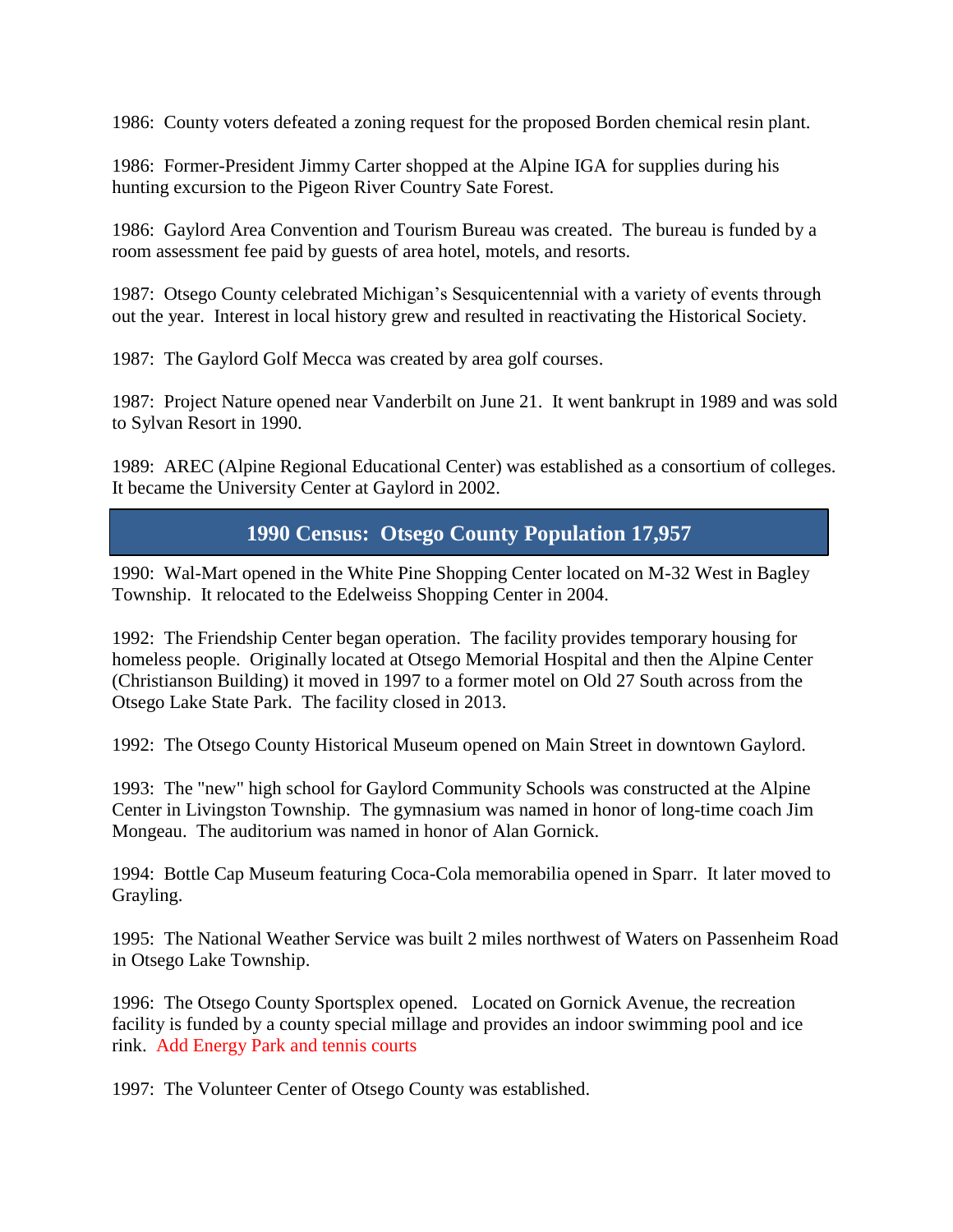1998: Winds exceeding 100 miles per hour caused \$10 million in damages. Portions of Otsego County were declared a disaster area.

#### **2000 Census: Otsego County Population 23,301**



2000: A statue of Claude E. Shannon was dedicated in downtown Gaylord. Shannon, a 1932 Gaylord graduate, had a distinguished career in electronic communications and is known as the father of the Information Theory.

2000: As the result of a Gaylord/Otsego County Chamber of Commerce Task Force investigation, the Otsego County Economic Alliance was established. Its first executive director, Jeff Ratcliffe, was hired in 2001.

2001: Pavilion on Court was constructed over Court Street between Main and First and used for special events such as the Farmers Market and seasonal festivals.

2002: The University Center at Gaylord and Kirtland M-TEC – Gaylord opened its classroom doors to students.

2004: "One County-One Vision" a year long community visioning process undertaken by community leaders to explore Otsego County's future.

2004: The Edelweiss Village Shopping Center opened on Dickerson Road at the I-75 exit 282. Retail stores include Super Wal-Mart, Lowe's, and Radio Shack.

2006: The roundabout on Old 27 North at the Alpine Center entrance was constructed

2007: Thunder Over Waters began its annual Labor Day weekend celebration.

2008: "Mistaken Identity" was published and gained national media attention. The book told the story of a traffic accident involving Gaylord native Whitney Cerak. Initially, it was believed that Whitney had been killed. However, five weeks later, it was discovered that she had been mistaken for another passenger, Laura Van Ryn.



2008: Gaylord built its new City Hall at 305 W. Main Street.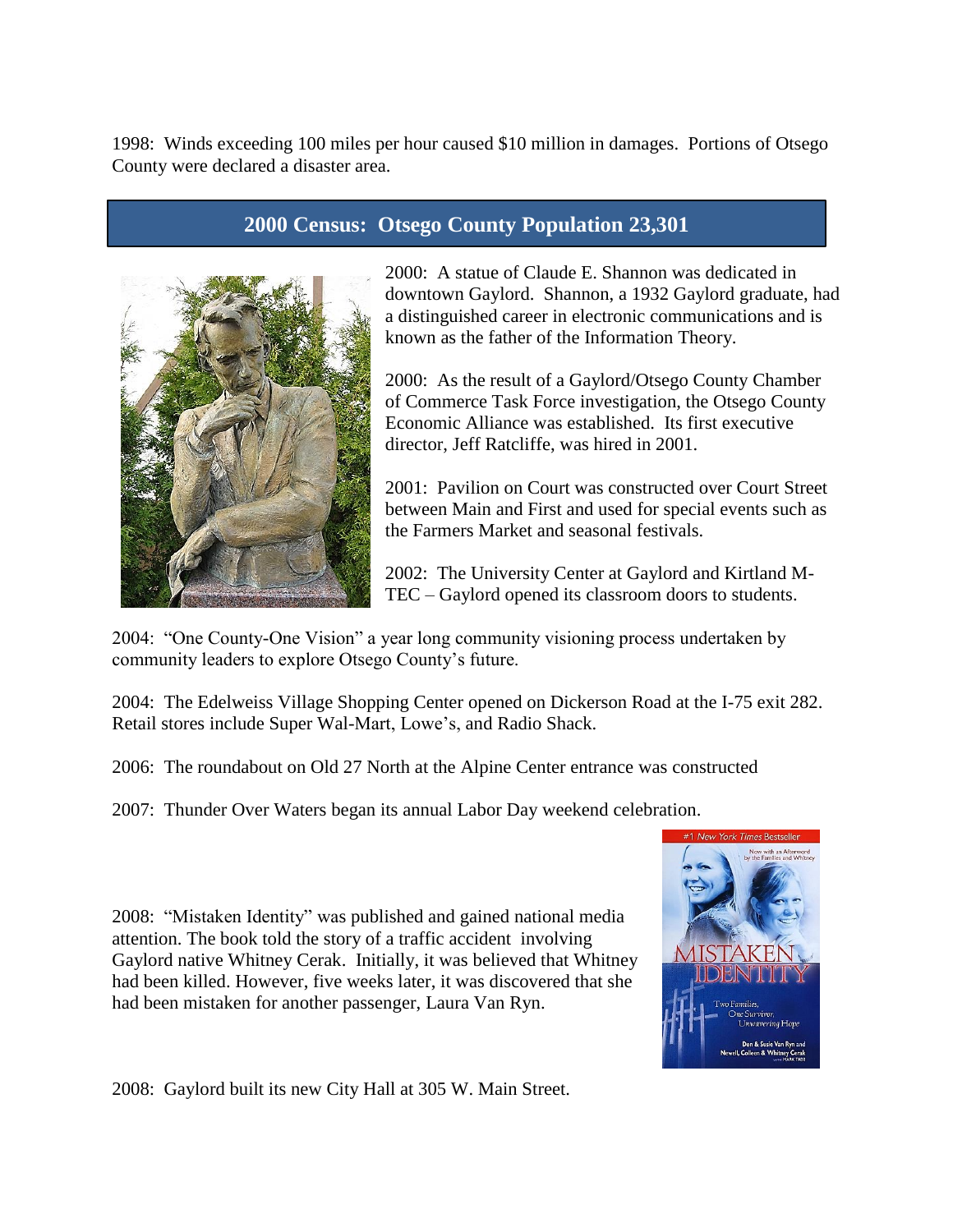# **2010 Census: Otsego County Population 24,164**

2010: War Memorial in downtown Johannesburg was unveiled.

2010: Wings Over Gaylord air show debuts at the Gaylord Regional Airport.

2010: Bay Mills Indian Community opened a 34-slot machine casino in Vanderbilt.

2012: The Otsego County Louis M. Groen Nature Preserve opened in Charlton Township. The 764 acre property was once the site of the Johannesburg Manufacturing Company and later Echo Valley Resort.

2017: Gaylord resident Lauren Duski came in  $2<sup>nd</sup>$  place on The Voice, a national television talent competition on NBC.

?? Should we add: Albies Sun Frog T-Shirt Kohl's **Meijer** Oil and Gas Industry / Exploration 1<sup>st</sup> traffic light - 1964 Last parking meter removed Airports Otsego Memorial Hospital merged with Munson ??? Other topics & events ???

Last Revised: October 20, 2018

Originally compiled in 19xx

Revised and updated by: Jim Akans, Phil Alexander, Sherry Johnson, Matt Pearson, Jeff Ratcliff, Ann Wright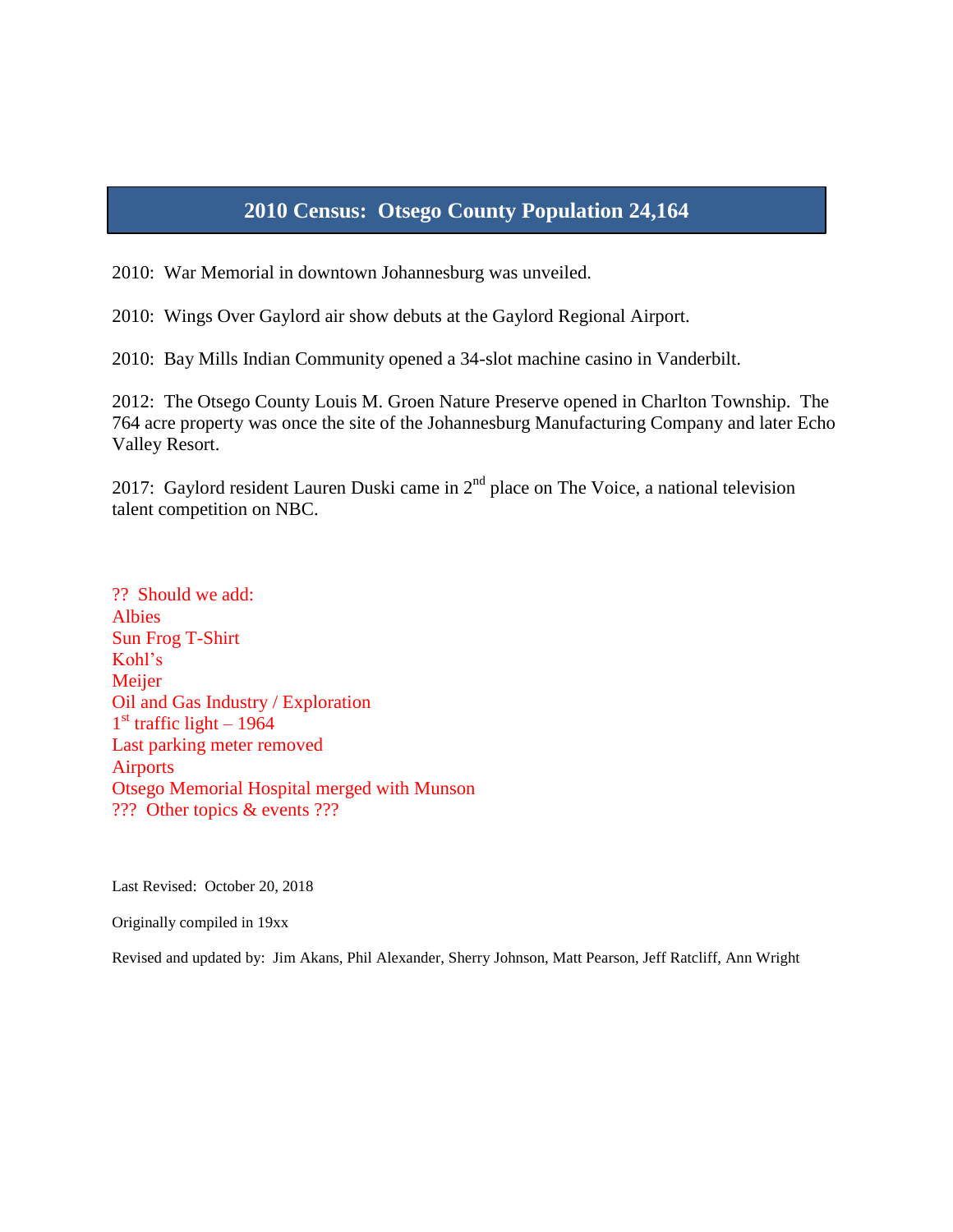#### **Sources of Information**

- 1. Clear Water Land: A history of Otsego County for Michigan's Sesquicentennial, Supplement to the Gaylord Herald Times, August 20, 1987
- 2. Days Gone By: A Photographic History of Otsego County. A special publication of the Gaylord Herald Times. January 2007
- 3. Douglas Lake: The geological and historical story of one lake in Otsego County of the lower peninsula of Michigan. Eugene Oshner 1989
- 4. Early Life in the Johannesburg Area, by Wayne B. Welch, 1988
- 5. 1875-1975 Commemorative Centennial Edition: Otsego County's First One Hundred Years. Otsego County Herald Times, August 21, 1975
- 6. Gaylord of Today Souvenir Edition, Otsego County Herald September 15, 1905
- 7. Gaylord/Otsego County Chamber of Commerce 50<sup>th</sup> Anniversary 1940-1990, Supplement to the Gaylord Herald Times, February 8, 1990
- 8. Ghosts of the North: Railroads of Otsego County. Charles R. Conn and Rick Packman. 1991. Revised 1992
- 9. A History of Otsego County. Researched and written by William H. Granlund. Edited by William R. Shirley. Unpublished manuscript. 1983
- 10. Learning A Living: 90 Years of Extension Work in Otsego County Michigan. Philip J. Alexander. Unpublished manuscript. 2007
- 11. Michigan: A Guide to the Wolverine State. (1941) WPA Michigan State Administrative Board
- 12. Michigan Ghost Towns of the Lower Peninsula. (1970) R.L. Dodge
- 13. Michigan Place Names. Walter Romig 1986
- 14. Otsego County: The hub of northern Michigan. Otsego County Board of Commissioners 1983
- 15. Otsego County Centennial Book, 1975
- 16. Otsego County Master Plan, 1997 and 2007
- 17. Otsego County Pictorial History. Turner Publishing Company. Otsego County Historical Society, 2002
- 18. Otsego County Progress: Gaylord Centennial 1881-1981, Supplement to the Gaylord Herald Times, October 1, 1981
- 19. The Pigeon River Country. Dale Clarke Franz. 1985 Revised Edition 2007
- 20. Soil Survey of Otsego County Michigan, USDA NRCS, 2005
- 21. Sown On Good Ground: Centennial History of St. Mary Cathedral Parish, Gaylord. Sister Alice O'Rourke, O.P. 1984
- 22. A Step Back in Time Volume 1, Otsego County Historical Society, Compiled by Beth Warner and Patricia Gilardy. No date
- 23. A Step Back in Time Volume 2, Otsego County Historical Society, Compiled by Beth Warner and Patricia Gilardy. No date
- 24. A Step Back in Time Volume 3, Otsego County Historical Society, Compiled by Dorothy Jensen. 2002-2003
- 25. Tomorrow's Saturday. Shirley Glidden 1971
- 26. The Unfinished History of Otsego County. William Granlund. Unpublished manuscript. 1991